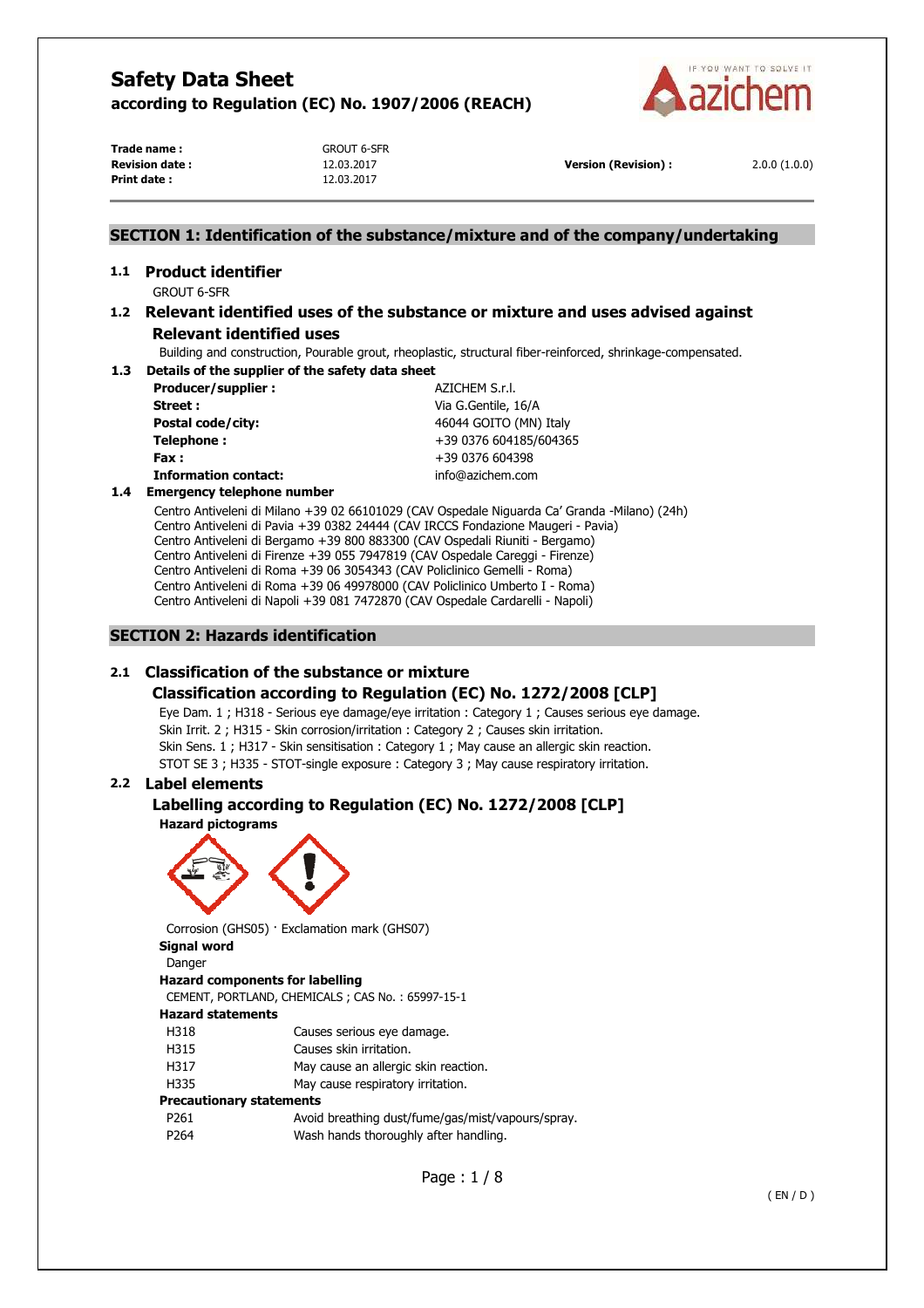

**Trade name :** GROUT 6-SFR **Revision date :** 12.03.2017 **Version (Revision) :** 2.0.0 (1.0.0) **Print date :** 12.03.2017

P310 Immediately call a POISON CENTER/doctor

P403+P233 Store in a well-ventilated place. Keep container tightly closed.

#### **2.3 Other hazards**

None

## **SECTION 3: Composition / information on ingredients**

#### **3.2 Mixtures**

#### **Hazardous ingredients**

CEMENT, PORTLAND, CHEMICALS ; EC No. : 266-043-4; CAS No. : 65997-15-1 Weight fraction :  $\geq 25 -  $30\%$$ Classification 1272/2008 [CLP] : Eye Dam. 1 ; H318 Skin Irrit. 2 ; H315 Skin Sens. 1 ; H317 STOT SE 3 ; H335

#### **Additional information**

Full text of H- and EUH-statements: see section 16.

## **SECTION 4: First aid measures**

#### **4.1 Description of first aid measures**

When in doubt or if symptoms are observed, get medical advice.

#### **Following inhalation**

Remove victim out of the danger area. Symptoms may develop several hours following exposure; medical observation therefore necessary for at least 48 hours.

#### **In case of skin contact**

Wash immediately with: Water Remove contaminated, saturated clothing immediately. In case of skin irritation, consult a physician. In case of skin reactions, consult a physician.

#### **After eye contact**

After contact with the eyes, rinse with water with the eyelids open for a sufficient length of time, then consult an ophthalmologist immediately.

#### **After ingestion**

Never give anything by mouth to an unconscious person or a person with cramps.

#### **4.2 Most important symptoms and effects, both acute and delayed**

On contact with moist skin may cause thickening, cracking and cracking of the skin. Prolonged contact in combination with existing abrasions can cause burns. Direct contact with the product may cause corneal injury due to mechanical stress, immediate or delayed irritation or inflammation. The direct contact with large quantities of product dry or with projections of wet product can cause effects ranging from irritation ocular moderate (eg. Conjunctivitis or blepharitis) to chemical burns and blindness. Dust may irritate throat and respiratory system. Coughing, sneezing and panting may occur as a result of exposure above the occupational exposure limits. May cause an allergic skin reaction.

#### **4.3 Indication of any immediate medical attention and special treatment needed**  None

#### **SECTION 5: Firefighting measures**

# **5.1 Extinguishing media**

## **Suitable extinguishing media**

Extinguishing powder alcohol resistant foam Carbon dioxide (CO2) Water mist

## **5.2 Special hazards arising from the substance or mixture**  None

## **5.3 Advice for firefighters**

Remove persons to safety.

## **Special protective equipment for firefighters**

Do not inhale explosion and combustion gases. Use appropriate respiratory protection.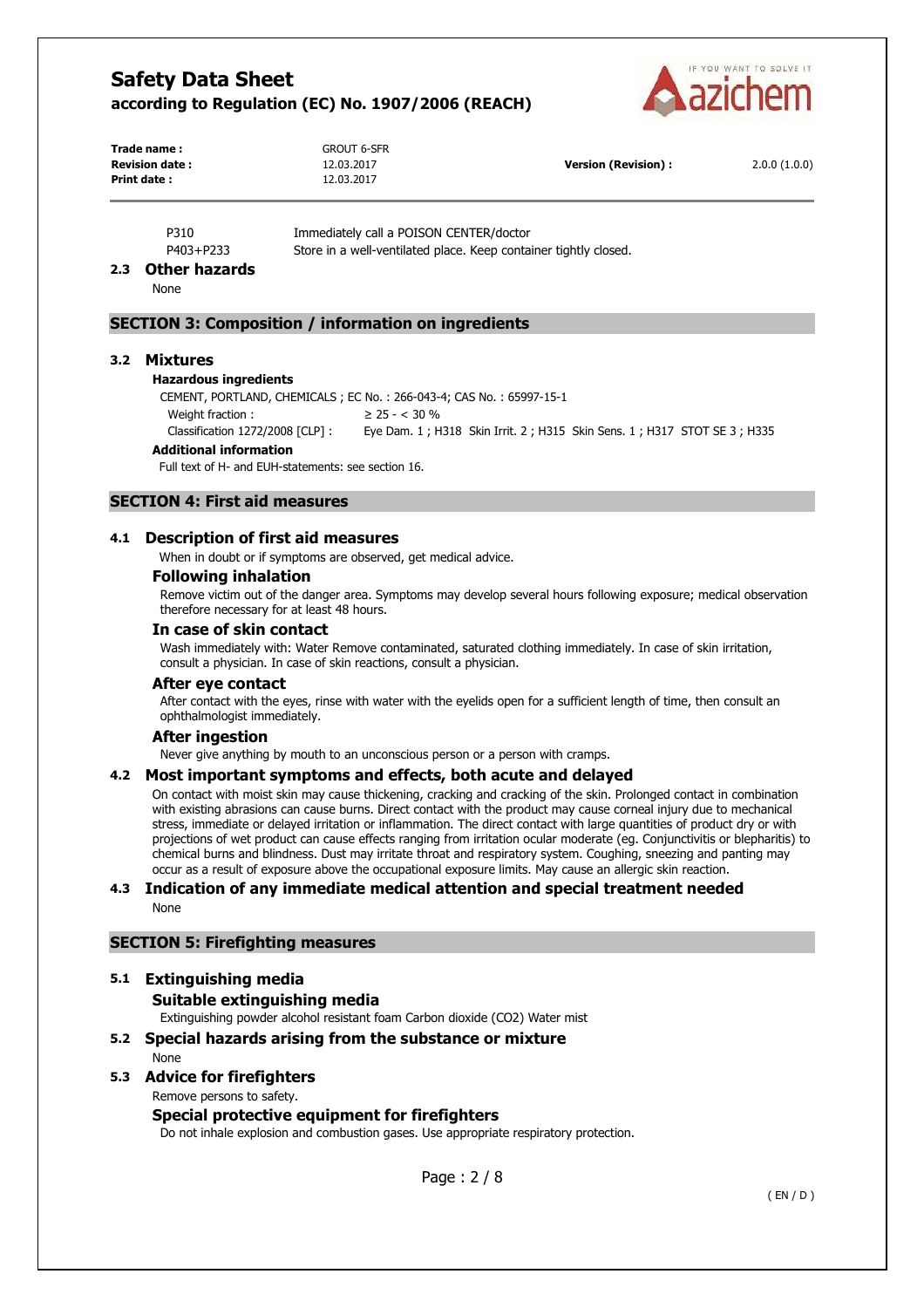

**Trade name :** GROUT 6-SFR **Print date :** 12.03.2017

**Revision date :** 12.03.2017 **Version (Revision) :** 2.0.0 (1.0.0)

## **SECTION 6: Accidental release measures**

## **6.1 Personal precautions, protective equipment and emergency procedures**

Clear spills immediately. Wear a self-contained breathing apparatus and chemical protective clothing. Wear a selfcontained breathing apparatus and chemical protective clothing.

#### **For non-emergency personnel**

Remove persons to safety.

#### **6.2 Environmental precautions**

Do not allow to enter into surface water or drains. In case of gas escape or of entry into waterways, soil or drains, inform the responsible authorities.

## **6.3 Methods and material for containment and cleaning up**

#### **For containment**

Absorb with liquid-binding material (e.g. sand, diatomaceous earth, acid- or universal binding agents). Collect in closed and suitable containers for disposal.

#### **For cleaning up**

The contaminated area should be cleaned up immediately with: Water Retain contaminated washing water and dispose it.

#### **6.4 Reference to other sections**

Reference to other sections Safe handling: see section 7 Personal protection equipment: see section 8

## **SECTION 7: Handling and storage**



## **7.1 Precautions for safe handling**

#### **Protective measures**

**Specific requirements or handling rules**  Do not breathe dust. Do not breathe gas/fumes/vapour/spray. See section 8.

#### **Advices on general occupational hygiene**

Normal precautions taken when handling chemicals should be observed.

## **7.2 Conditions for safe storage, including any incompatibilities**

Only use containers specifically approved for the substance/product.

## **Requirements for storage rooms and vessels**

Keep in a cool, well-ventilated place. Protect against UV-radiation/sunlight Humidity.

#### **Hints on joint storage**

**Storage class :** 12 **Storage class (TRGS 510) :** 12 **Keep away from** 

Store at least 3 metres apart from: Chemicals/products that react together readily

## **Further information on storage conditions**

Keep container tightly closed and in a well-ventilated place.

## **7.3 Specific end use(s)**

None

## **SECTION 8: Exposure controls/personal protection**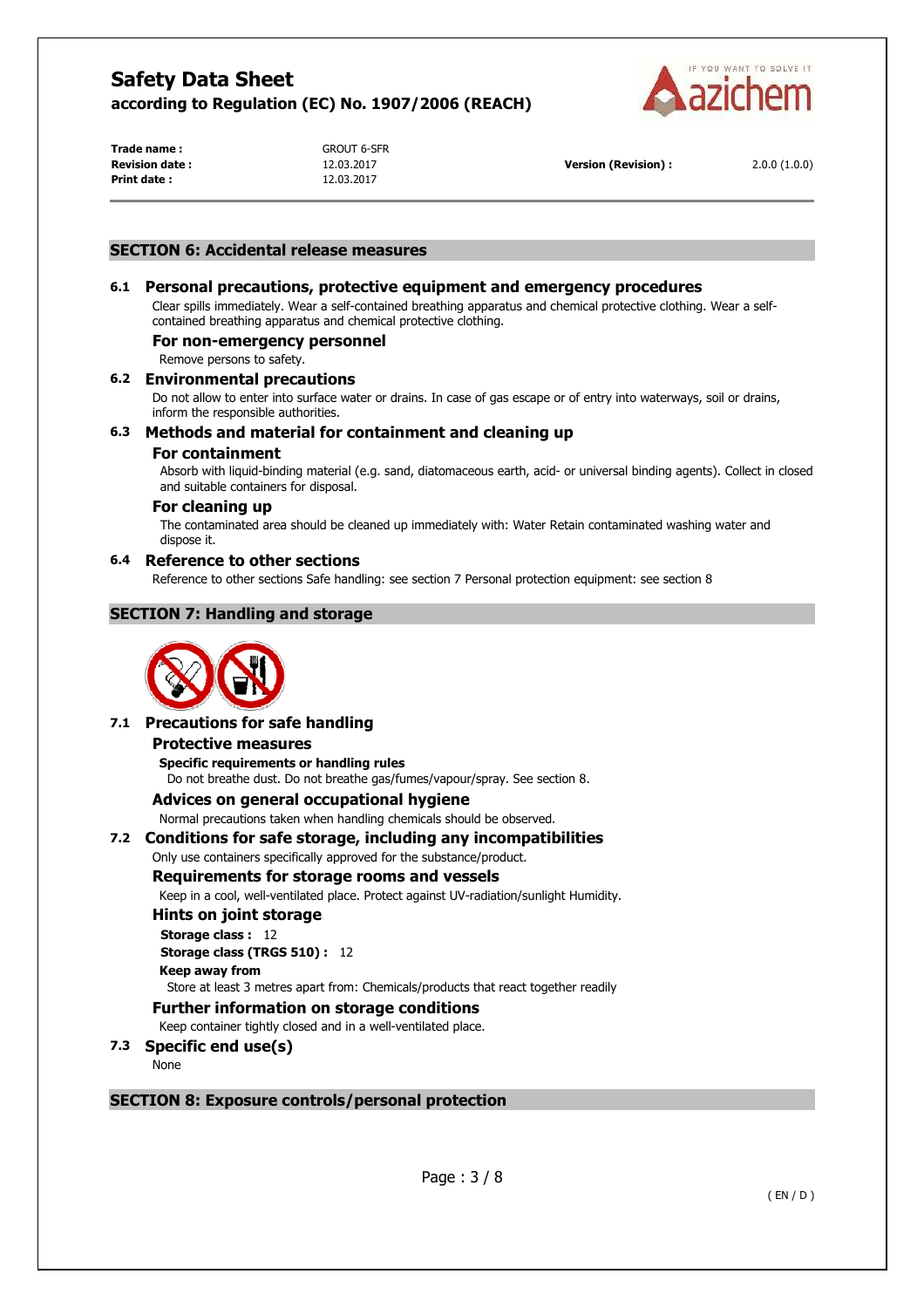

**Trade name :** GROUT 6-SFR **Revision date :** 12.03.2017 **Version (Revision) :** 2.0.0 (1.0.0) **Print date :** 12.03.2017

## **8.1 Control parameters DNEL/DMEL and PNEC values**

#### **DNEL/DMEL**

Exposure route : Thalation Exposure frequency : Short-term (acute) Limit value :  $1 \text{ mg/m}^3$ 

Limit value type : DNEL worker (local) ( CEMENT, PORTLAND, CHEMICALS ; CAS No. : 65997-15-1 )

## **8.2 Exposure controls**

#### **Appropriate engineering controls**

If local exhaust ventilation is not possible or not sufficient, the entire working area must be ventilated by technical means. If technical exhaust or ventilation measures are not possible or insufficient, respiratory protection must be worn.

## **Personal protection equipment**



When using do not eat, drink, smoke, sniff.

## **Eye/face protection**

**Suitable eye protection** 

Eye glasses with side protection DIN EN 166

## **Skin protection**

**Hand protection** 

Tested protective gloves must be worn DIN EN 374

#### **Respiratory protection**

Quarter-face mask (DIN EN 140) Half-face mask (DIN EN 140) Filtering Half-face mask (DIN EN 149)

## **SECTION 9: Physical and chemical properties**

## **9.1 Information on basic physical and chemical properties**

#### **Safety relevant basis data**

| <b>Aspect</b>                            |                 |   | powder             |
|------------------------------------------|-----------------|---|--------------------|
| Colour                                   |                 |   | gray               |
| <b>Odour</b>                             |                 |   | none               |
| Melting point/melting range:             |                 |   | No data available  |
| <b>Freezing point:</b>                   |                 |   | No data available  |
| <b>Vapour density</b>                    | $($ (air = 1) ) |   | Data not available |
| Initial boiling point and boiling range: | (1013 hPa)      |   | No data available  |
| Decomposition temperature:               |                 |   | No data available  |
| <b>Self flammability</b>                 |                 |   | not applicable     |
| Flash point :                            |                 |   | Not flammable      |
| <b>Ignition temperature:</b>             |                 |   | No data available  |
| Lower explosion limit :                  |                 |   | No data available  |
| <b>Upper explosion limit:</b>            |                 |   | No data available  |
| <b>Explosive properties:</b>             |                 |   | No data available. |
| <b>Vapour pressure</b>                   | (20 °C)         |   | negligible         |
| Density:                                 | (20 °C)         |   | No data available  |
| <b>Relative density:</b>                 | (20 °C)         |   | No data available  |
| <b>Water solubility:</b>                 | (20 °C)         |   | almost insoluble   |
| pH:                                      |                 | > | 11                 |
| Log Pow                                  | (20 °C)         |   | not applicable     |
| <b>Viscosity:</b>                        | (20 °C)         |   | No data available  |
| Odour threshold:                         |                 |   | No data available  |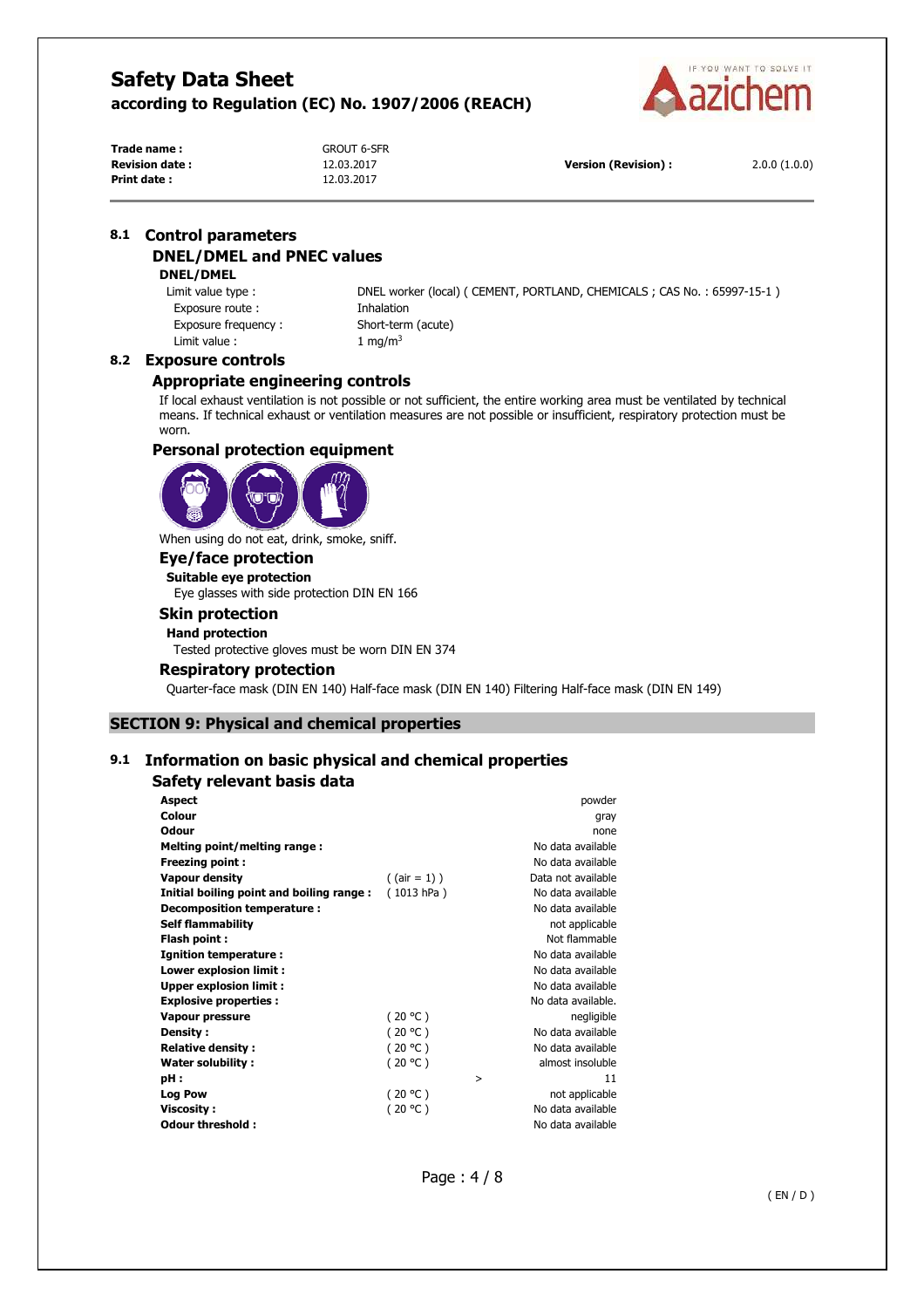

|     | Trade name:<br><b>Revision date:</b><br><b>Print date:</b>                                                                            | <b>GROUT 6-SFR</b><br>12.03.2017<br>12.03.2017                                                                                                                                                                                             | <b>Version (Revision):</b>                                   | 2.0.0(1.0.0)                                                                                                          |
|-----|---------------------------------------------------------------------------------------------------------------------------------------|--------------------------------------------------------------------------------------------------------------------------------------------------------------------------------------------------------------------------------------------|--------------------------------------------------------------|-----------------------------------------------------------------------------------------------------------------------|
|     | <b>Relative vapour density:</b><br><b>Evaporation rate:</b><br><b>Maximum VOC content (EC):</b><br><b>Oxidizing properties</b>        | (20 °C)                                                                                                                                                                                                                                    | No data available<br>No data available<br>0<br>Not oxidising | Wt %                                                                                                                  |
| 9.2 | <b>Other information</b><br>None                                                                                                      |                                                                                                                                                                                                                                            |                                                              |                                                                                                                       |
|     | <b>SECTION 10: Stability and reactivity</b>                                                                                           |                                                                                                                                                                                                                                            |                                                              |                                                                                                                       |
|     | 10.1 Reactivity<br>Basic reaction when in mixed with water before to became a solid inert compound.                                   |                                                                                                                                                                                                                                            |                                                              |                                                                                                                       |
|     | 10.2 Chemical stability<br>Stable under recommended storage and handling conditions. See section 7. No additional measures necessary. |                                                                                                                                                                                                                                            |                                                              |                                                                                                                       |
|     | 10.3 Possibility of hazardous reactions                                                                                               |                                                                                                                                                                                                                                            |                                                              |                                                                                                                       |
|     | No hazardous reactions when stored and handled properly.                                                                              |                                                                                                                                                                                                                                            |                                                              |                                                                                                                       |
|     | 10.4 Conditions to avoid                                                                                                              |                                                                                                                                                                                                                                            |                                                              |                                                                                                                       |
|     | Protect from contact with water to avoid solidification of the product.                                                               |                                                                                                                                                                                                                                            |                                                              |                                                                                                                       |
|     | 10.5 Incompatible materials<br>Acid                                                                                                   |                                                                                                                                                                                                                                            |                                                              |                                                                                                                       |
|     | 10.6 Hazardous decomposition products<br>None                                                                                         |                                                                                                                                                                                                                                            |                                                              |                                                                                                                       |
|     | <b>SECTION 11: Toxicological information</b>                                                                                          |                                                                                                                                                                                                                                            |                                                              |                                                                                                                       |
|     |                                                                                                                                       |                                                                                                                                                                                                                                            |                                                              |                                                                                                                       |
|     | 11.1 Information on toxicological effects                                                                                             |                                                                                                                                                                                                                                            |                                                              |                                                                                                                       |
|     | <b>Acute effects</b>                                                                                                                  |                                                                                                                                                                                                                                            |                                                              |                                                                                                                       |
|     | <b>Acute oral toxicity</b>                                                                                                            |                                                                                                                                                                                                                                            |                                                              |                                                                                                                       |
|     | It has no significant toxicity properties.                                                                                            |                                                                                                                                                                                                                                            |                                                              |                                                                                                                       |
|     | <b>STOT-single exposure</b><br>None                                                                                                   |                                                                                                                                                                                                                                            |                                                              |                                                                                                                       |
|     | Practical experience/human evidence                                                                                                   |                                                                                                                                                                                                                                            |                                                              |                                                                                                                       |
|     | None                                                                                                                                  |                                                                                                                                                                                                                                            |                                                              |                                                                                                                       |
|     | <b>Acute dermal toxicity</b>                                                                                                          |                                                                                                                                                                                                                                            |                                                              |                                                                                                                       |
|     | Parameter:                                                                                                                            |                                                                                                                                                                                                                                            | LD50 (CEMENT, PORTLAND, CHEMICALS; CAS No.: 65997-15-1)      |                                                                                                                       |
|     | Exposure route:                                                                                                                       | Dermal                                                                                                                                                                                                                                     |                                                              |                                                                                                                       |
|     | Species :                                                                                                                             | Rabbit                                                                                                                                                                                                                                     |                                                              |                                                                                                                       |
|     | Effective dose:                                                                                                                       | $>$ 2000 mg/kg bw/day                                                                                                                                                                                                                      |                                                              |                                                                                                                       |
|     | Exposure time:<br>It has no significant toxicity properties.                                                                          | 24 days                                                                                                                                                                                                                                    |                                                              |                                                                                                                       |
|     | <b>Irritant and corrosive effects</b>                                                                                                 |                                                                                                                                                                                                                                            |                                                              |                                                                                                                       |
|     | Primary irritation to the skin                                                                                                        |                                                                                                                                                                                                                                            |                                                              |                                                                                                                       |
|     | with existing abrasions can cause burns.                                                                                              |                                                                                                                                                                                                                                            |                                                              | On contact with moist skin may cause thickening, cracking and cracking of the skin. Prolonged contact in combination  |
|     | <b>Irritation to eyes</b>                                                                                                             |                                                                                                                                                                                                                                            |                                                              |                                                                                                                       |
|     |                                                                                                                                       | inflammation. The direct contact with large quantities of product dry or with projections of wet product can cause<br>effects ranging from irritation ocular moderate (eg. Conjunctivitis or blepharitis) to chemical burns and blindness. |                                                              | Direct contact with the product may cause corneal injury due to mechanical stress, immediate or delayed irritation or |
|     | <b>Irritation to respiratory tract</b>                                                                                                |                                                                                                                                                                                                                                            |                                                              |                                                                                                                       |
|     | above the occupational exposure limits.                                                                                               | Dust may irritate throat and respiratory system. Coughing, sneezing and panting may occur as a result of exposure                                                                                                                          |                                                              |                                                                                                                       |

## **Sensitisation**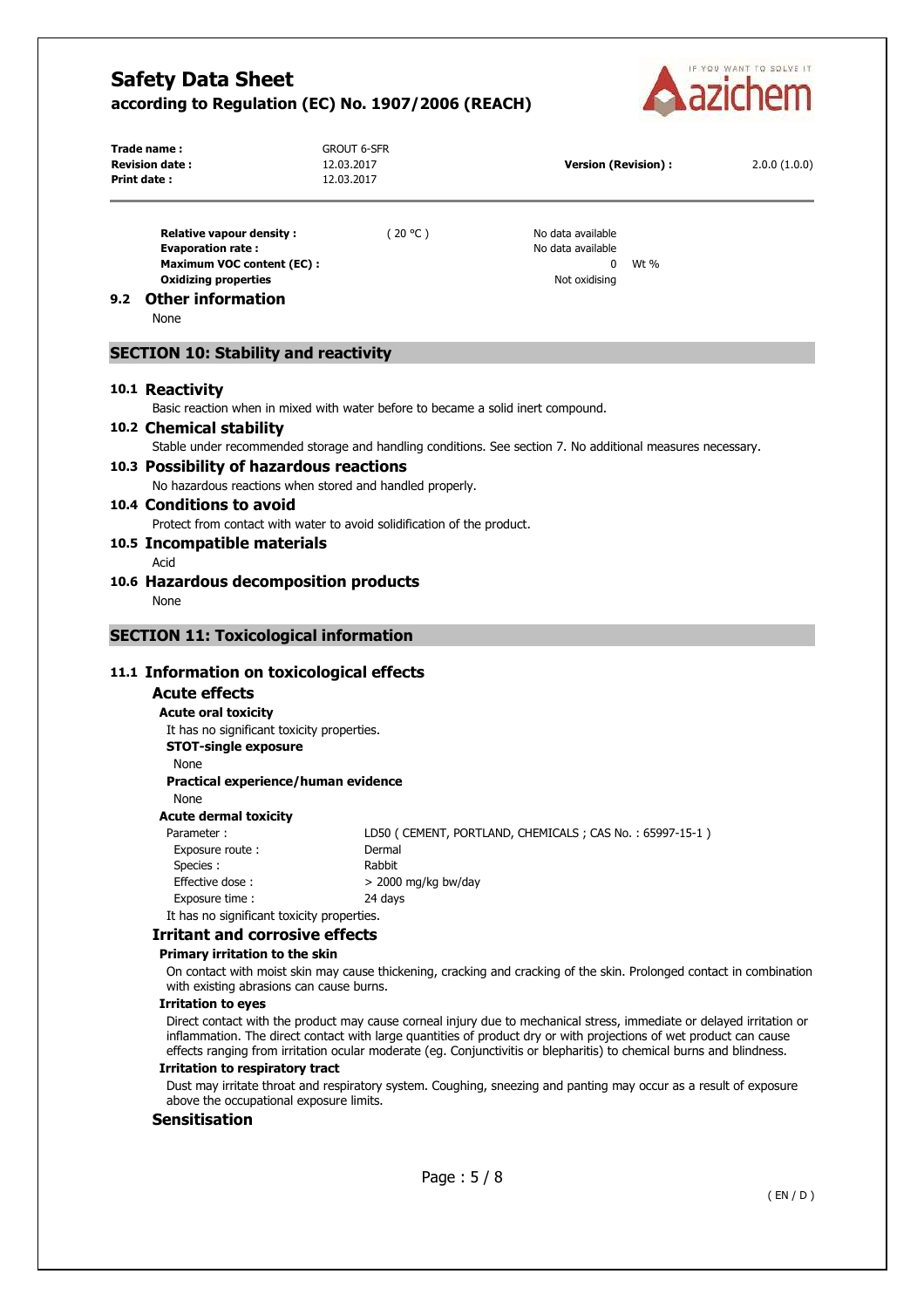

| Trade name :           | GROUT 6-SFR |
|------------------------|-------------|
| <b>Revision date :</b> | 12.03.2017  |
| Print date :           | 12.03.2017  |

**Version (Revision) :** 2.0.0 (1.0.0)

#### **In case of skin contact**

Eczema can be developed as a result of exposure to dust damp, caused both by the high pH which induces irritant contact dermatitis after prolonged contact, either by an immunological reaction to Cr (VI) soluble which causes allergic contact dermatitis.

**In case of inhalation** 

not sensitising.

## **Repeated dose toxicity (subacute, subchronic, chronic)**

#### **Subacute inhalation toxicity**

The available evidence indicates clearly that occupational exposure to cement dust content in the product causes deficits in lung function. However, the evidence available at present are insufficient to establish with certainty the dose-response relationship for these effects.

#### **Chronic inhalation toxicity**

There were no chronic effects or effects at low concentrations.

#### **CMR effects (carcinogenicity, mutagenicity and toxicity for reproduction)**

The ingredients in this mixture do not meet the criteria for classification as CMR according to CLP.

## **SECTION 12: Ecological information**

Do not allow uncontrolled discharge of product into the environment.

#### **12.1 Toxicity**

No information available.

#### **12.2 Persistence and degradability**

Poorly watersoluble, inorganic product. Can be mechanically precipitated to a large extent in biological sewage plants.

#### **12.3 Bioaccumulative potential**  not applicable

**12.4 Mobility in soil** 

Low solubility in soil.

**12.5 Results of PBT and vPvB assessment**  This product is none, or does not contain a substance called a PBT or vPvB

## **12.6 Other adverse effects**

No information available.

## **12.7 Additional ecotoxicological information**

None

## **SECTION 13: Disposal considerations**

## **13.1 Waste treatment methods**

## **Product/Packaging disposal**

Dispose according to legislation.

## **SECTION 14: Transport information**

#### **14.1 UN number**

No dangerous goods in sense of this transport regulation.

## **14.2 UN proper shipping name**

No dangerous goods in sense of this transport regulation.

## **14.3 Transport hazard class(es)**

No dangerous goods in sense of this transport regulation.

#### **14.4 Packing group**

No dangerous goods in sense of this transport regulation.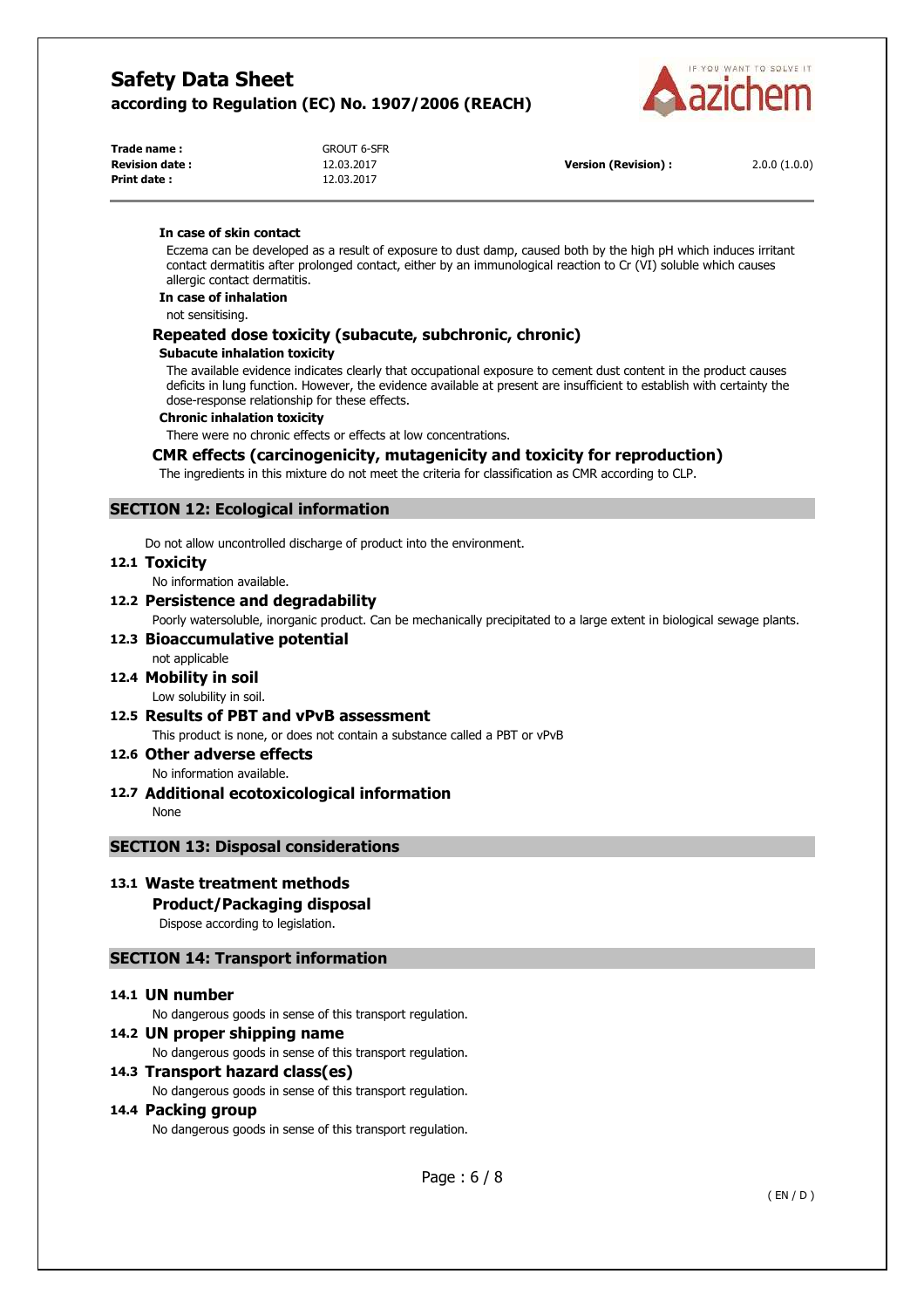**Trade name :** GROUT 6-SFR

**Print date :** 12.03.2017



| Trade name :           |  |
|------------------------|--|
| <b>Revision date :</b> |  |
| Print date :           |  |

**Revision date :** 12.03.2017 **Version (Revision) :** 2.0.0 (1.0.0)

#### **14.5 Environmental hazards**

No dangerous goods in sense of this transport regulation.

## **14.6 Special precautions for user**

None

## **14.7 Transport in bulk according to Annex II of MARPOL 73/78 and the IBC Code**  not applicable

#### **SECTION 15: Regulatory information**

## **15.1 Safety, health and environmental regulations/legislation specific for the substance or mixture**

#### **EU legislation**

Regulation (EC) 1907/2006/CE (REACh). Regulation (EC) No 1272/2008 (CLP). Regulation (EU) 2015/830 requirements for the compilation of safety data sheets. Commission Regulation (EC) No 790/2009/CE (amending, for the purposes of its adaptation to technical and scientific progress (ATP), Regulation (EC) No 1272/2008). Commission Regulation (EU) No 286/2011 (amending, for the purposes of its adaptation to technical and scientific progress (ATP), Regulation (EC) No 1272/2008). Commission Regulation (EU) No 618/2012 (amending, for the purposes of its adaptation to technical and scientific progress (ATP), Regulation (EC) No 1272/2008). Commission Regulation (EU) No 487/2013 (amending, for the purposes of its adaptation to technical and scientific progress (ATP), Regulation (EC) No 1272/2008). Commission Regulation (EU) No 758/2013 (amending, for the purposes of its adaptation to technical and scientific progress (ATP), Regulation (EC) No 1272/2008). Commission Regulation (EU) No 944/2013 (amending, for the purposes of its adaptation to technical and scientific progress (ATP), Regulation (EC) No 1272/2008). Commission Regulation (EU) No 605/2014 (amending, for the purposes of its adaptation to technical and scientific progress (ATP), Regulation (EC) No 1272/2008). Commission Regulation (EU) No 1297/2015 (amending, for the purposes of its adaptation to technical and scientific progress (ATP), Regulation (EC) No 1272/2008).

## **Other regulations (EU)**

#### **Regulation (CE) 1907/2006: Substance of very high concern included in the SVHC Candidate List**  None

#### **National regulations**

Italy: Legislative Decree 81/2008 (Consolidated Law on protection of health and safety at work), as amended and Directive 2009/161/UE - chemical risk assessment in accordance with Title IX

#### **Water hazard class (WGK)**

Class : nwg (Non-hazardous to water) Classification according to VwVwS

#### **15.2 Chemical Safety Assessment**

not applicable

## **SECTION 16: Other information**

#### **16.1 Indication of changes**

None

#### **16.2 Abbreviations and acronyms**

#### **LEGENDA:**

| ADR:          | Accord européen relative au transport international des marchandises dangereuses par route (accordo<br>europeo relativo al trasporto internazionale delle merci pericolose su strada) |
|---------------|---------------------------------------------------------------------------------------------------------------------------------------------------------------------------------------|
| ASTM:         | ASTM International, originariamente nota come American Society for Testing and Materials (ASTM)                                                                                       |
| EINECS:       | European Inventory of Existing Commercial Chemical Substances (Registro Europeo delle Sostanze<br>chimiche in Commercio)                                                              |
| EC(0/50/100): | Effective Concentration 0/50/100 (Concentrazione Effettiva Massima per 0/50100% degli Individui)                                                                                      |
| LC(0/50/100): | Lethal Concentration 0/50/100 (Concentrazione Letale per 0/50100% degli Individui)                                                                                                    |
| IC50:         | Inhibitor Concentration 50 (Concentrazione Inibente per il 50% degli Individui)                                                                                                       |
| Noel:         | No Observed Effect Level (Dose massima senza effetti)                                                                                                                                 |
| NOEC:         | No Observed Effect Concentration (Concentrazione massima senza effetti)                                                                                                               |
| LOEC:         | Lowest Observed Effect Concentration (Concentrazione massima alla quale è possibile evidenziare un<br>effetto)                                                                        |